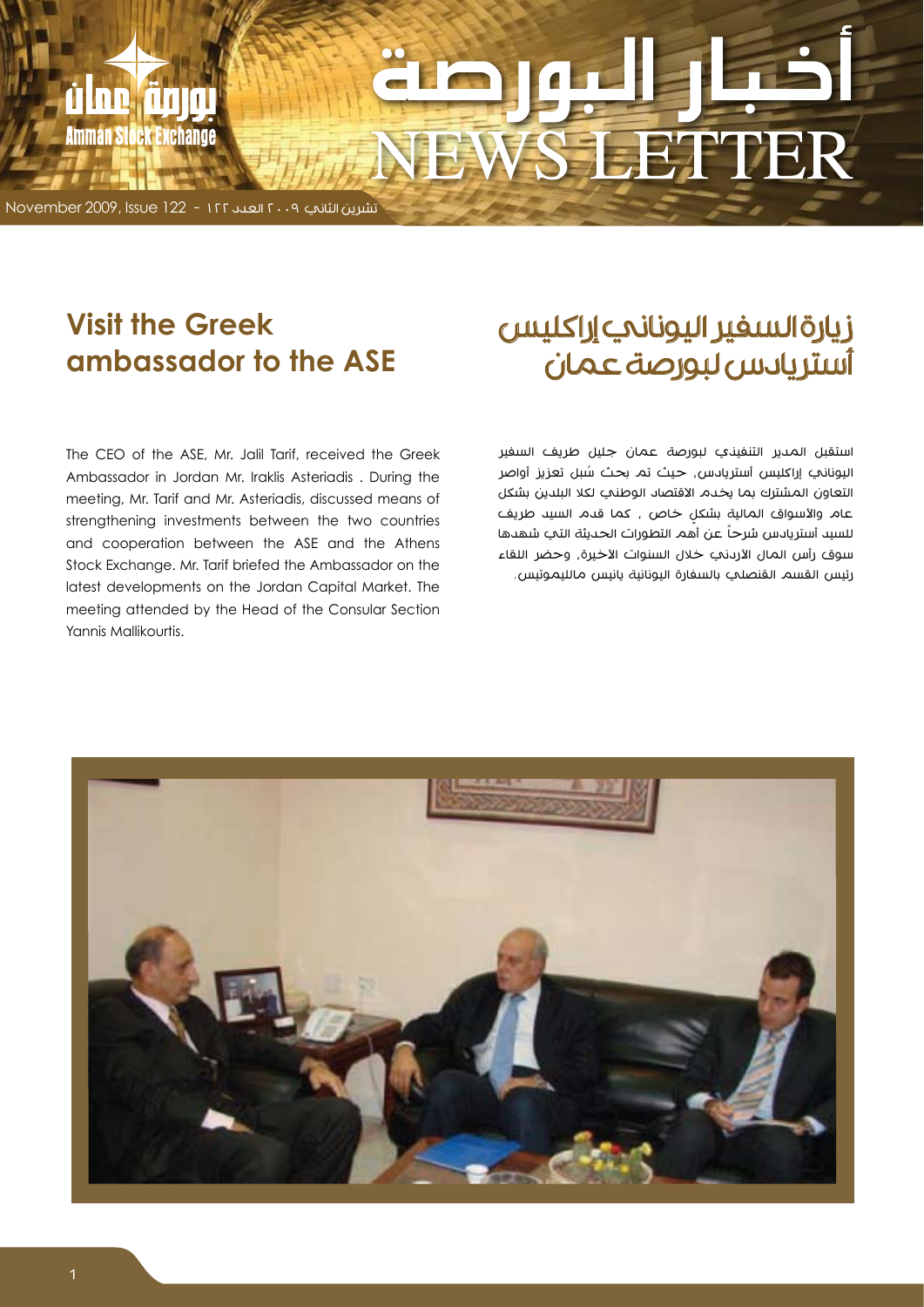# **The Companies' Third Quarter Reports for the 2009 year**

# بيانات الربع الثالث للشركات المدرجة في بورصة عمان لعام ٢٠٠٩

The CEO of Amman Stock Exchange, Mr. Jalil Tarif, said that the time limit for submitting the quarterly reports from the companies listed at the First Market has ended by the end of Thursday 29/10/2009. The number of companies which submitted their reviewed quarterly reports reached 110 companies representing (92%) of the overall companies listed at the First Market.

By virtue of the ASE (15/B) Listing Directives, all companies listed at the First Market must submit their reviewed quarterly report during the first month follows the said quarter. Such a step assures the First Market companies' transparency and disclosure in addition to abiding by other strict conditions relating to their financial position, profitability and shares liquidity.

Tarif added that the ASE circulates these reports to the brokerage firms, post them on, ASE boards and on the ASE website (Arabic version) www.exchange.jo in the Circulars and Disclosures/quarterly reports window.

Tarif also said that Jordan Commercial Bank, Beit Al-Mal Saving & Investment for Housing, United Arab Investors Jordan, The Arab Assurers, Jordan Central, Middle East Complex for Eng., Electronics & Heavy Industries, The Jordanian Pharmaceutical Manufacturing, Jordan Petroleum Refinery have not submitted their reviewed quarterly reports, where as Jordanian Real estate Company For Development has submitted its reviewed quarterly report after one day of the determined time limit in breach of Article (15/B) of the Directives for Listing .securities

قال المدير التنفيذي لبورصة عمان جليل طريف بأن المهلة المحددة الستالم التقارير ربع السنوية من قبل الشركات المساهمة العامة المدرجة في السوق الأول قد انتهت مع نهاية دوام يوم الخميس الموافق ،2009/10/29 حيث بلغ عدد الشركات التي زودت البورصة بالتقرير ربع السنوي المراجع )110( شركات شكلت ما نسبته )%92( من إجمالي الشركات المدرجة في السوق األول.ويأتي تزويد الشركات للبورصة بالتقارير ربع السنوية المراجعة التزاماً بأحكام المادة (١٥|ب) من تعليمات إدراج الأوراق المالية في بورصة عمان، والتي ألزمت الشركات المدرجة في السوق الأول بتزويد البورصة بتقرير ربع سنوي مراجع من مدقق حساباتها ونلك خلال شهر واحد من انتهاء الربع المعني، وقد جاء ناك أيضاً ليؤكد ما تتمتع به شركات السوق األول من شفافية والتزام بمبدأ اإلفصاح، باإلضافة إلى تحقيق تلك الشركات لشروط مشددة أخرى تتعلق بمركزها المالي وربحيتها وسيولة أسهمها.وأضاف السيد طريف بأن البورصة قد قامت بتعميم جميع هذه التقارير على شركات الوساطة العاملة في البورصة، بالإضافة إلى توفيرها للمستثمرين من خلال موقع البورصة الإلكتروني بالنسخة العربية jo.Exchange.www ضمن التعاميم واالفصاحات )بيانات ربع سنوية(.من جهة أخرى قال السيد طريف بأن مجموعة من الشركات المدرجة في السوق الأول لم تقم بتزويد البورصة بتقرير ربع سنوي مراجع ضمن الفترة المحددة خلافاً لأحكام المادة )/15ب( من تعليمات إدراج األوراق المالية في بورصة عمان وهي-: شركة البنك التجاري األردني وشركة الضامنون العرب للتأمين وشركة بيت المال لالدخار واالستثمار لإلسكان/بيتنا والشركة األردنية المركزية وشركة المستثمرون العرب المتحدون وشركة مجمع الشرق الأوسط للصناعات الهندسية والإلكترونية والثقيلة والشركة الأردنية لإنتاج الأدوية وشركة مصفاة البترول الأردنية، كما قامت الشركة العقارية الأردنية للتنمية بتزويد البورصة بالبيانات الربع سنوية المراجعة بعد انتهاء المدة المحددة لذلك بيوم واحد.

# **A Lecture on Exchange Industry Environment Before and After the Crisis**

Under the patronage HE Chairman of the Jordan Securities' Commission and the Greek Ambassador to Jordan, a Lecture was delivered at Amman Stock Exchange premises on the Exchange Industry Environment Before and After the Crisis. Representatives of the official agencies, brokers at Amman Stock Exchange, and employees from the Capital Market institutions attended the lecture.

# محاضرة حول صناعة االوراق المالية قبل وبعد الأزمة المالية

عقد في مقر بورصة عمان محاضرة حول صناعة الأوراق المالية قبل وبعد الأزمة المالية برعاية معالي رئيس هيئة الأوراق المالية والسفير اليوناني بالأردن وبحضور ممثلين عن الجهات الرسمية والوسطاء العاملين في بورصة عمان وعدد من موظفي مؤسسات سوق رأس المال. وأعرب الدكتور عبد الرزاق بني هاني مندوب رئيس هيئة الأوراق المالية عن شكره للحكومة اليونانية ممثلة بالسفير اليوناني ومركز بورصة سالونيك وبورصة أثينا للجهود المبذولة لتعزيز أواصر التعاون المشترك التي تبذلها وأكد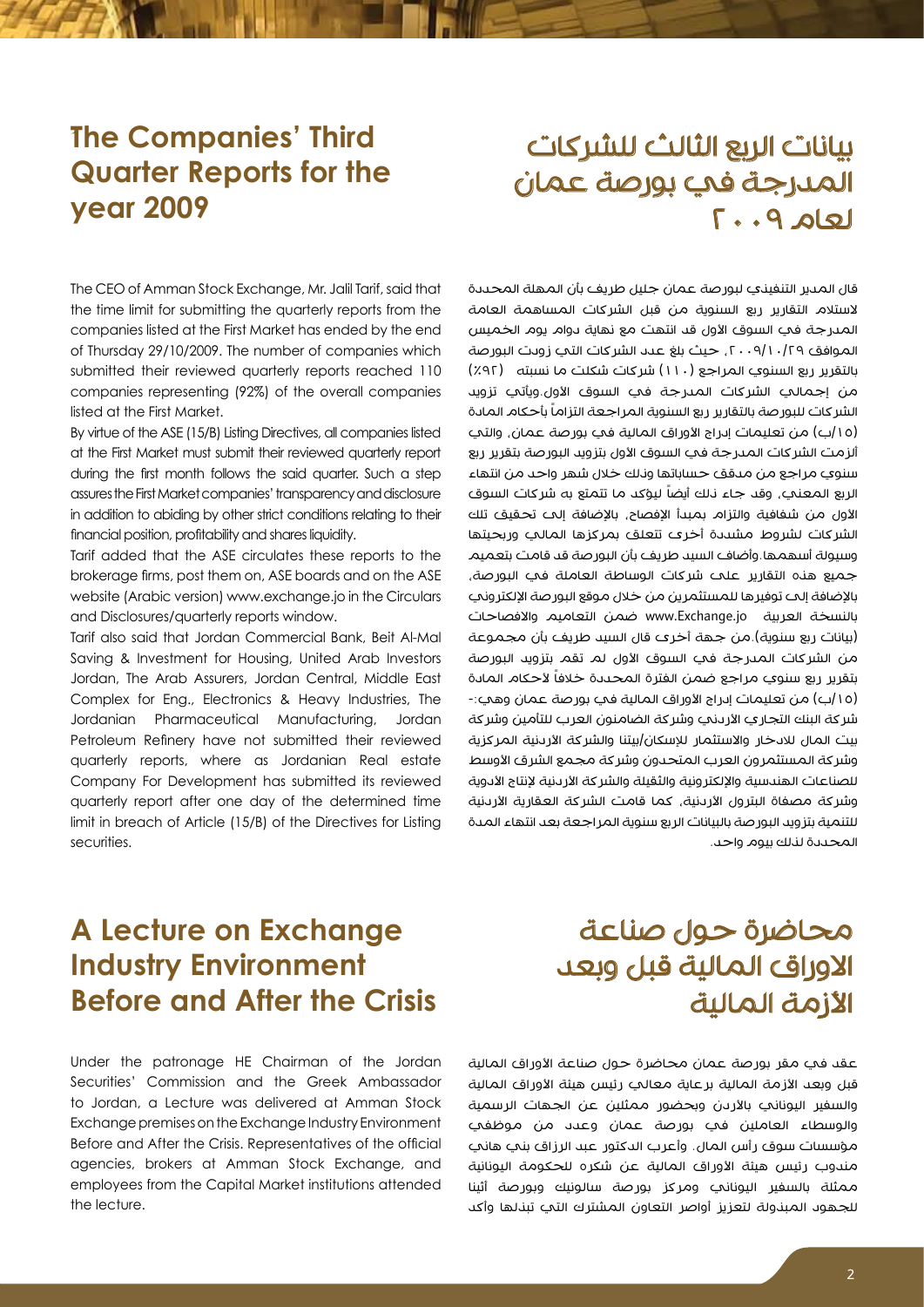Representative of the Chairman of Jordan Securities' Commission- Dr. Abdulrazzaq Bani-Hani extended thanks to the Greek Government represented by the Greek Ambassador, Thessaloniki Stock Exchange Center, and Athens Stock Exchange for their efforts to strengthen mutual cooperation ties. He reiterated the importance of cooperation to serve the national economy interests in both countries in general and the financial markets in particular. Dr. Bani Hani said that such lectures are delivered with the aim of increasing the level of competence and knowledge among those operating in the Stock Exchange Industry as well as enhancing and developing communication channels between and among them for further benefit and gains. He mentioned that the Jordan Securities' Commission has been able during the recent years to implement the legislative frameworks regulating the Capital Market in addition to applying the Corporate Governance rules to secure transparency, and competence of the Capital Market in Jordan. The Greek Ambassador said that organizing this lecture in Amman by Thessalonica Stock Exchange Center in cooperation with Amman Stock Exchange is part of the policy of the Greek Government to provide all types of support. It is aimed to enhance cooperation between the Hashemite Kinadom of Jordan and Greece to achieve interests of both countries, which enjoy distinguished bilateral relations. The Chief Executive Officer of Amman Stock Exchange (ASE) Jalil Tarif pointed out that the ASE and the Capital Market institutions hold strong ties with Athens Stock Exchange; ties that cover all aspects of the Stock Exchange Industry in addition to the technical and technological aspects related to the Capital Market. Mr. Tarif mentioned that holding such a program comes to strengthen its ties and continuous interaction with the local community and it is in line with the strategy that the ASE has adopted and implementing to disseminate the culture of investment and raising awareness among citizens and investors. He stressed the importance of the National Capital Markets to increase investments and create job opportunities in order to enhance the economic growth rates in the Kingdom as well as attracting local and foreign investments. The Lecture tackled several points including the Stock Exchange Industry before and after the international financial crisis; and the agreement of the proposed e-systems to interconnect the stock exchanges to a trading system that enables investors worldwide to invest in any stock exchange covered in the agreement smoothly and easily. It is worth mentioning that Athens Stock Exchange is one of the oldest European stock exchanges; it was established in 1878 as it has about 463 listed companies of a market value of about Euro 105 billions

على أهمية التعاون بما يخدم االقتصاد الوطني لكال البلدين بشكل عام والأسواق المالية بشكل خاص وقال بان عقد مثل **∶** هذه المحاضرات يأتي لرفع الكفاءة والمعرفة لدي العاملين في صناعة الأوراق المالية وتعزيز وتطوير قنوات الاتصال فيما بينهما بما يعود عليهما بالفائدة،وأشار الى ان هيئة األوراق المالية قد تمكنت خلال السنوات الأخيرة من تطبيق التشريعات الناظمة لسوق رأس المال إضافة الى تطبيق قواعد حوكمة الشركات بما يضمن تحقيق الشفافية والكفاءة لسوق رأس المال في االردن. وقال السفير اليوناني بأن عقد هذا المحاضرة في مدينة عمان، الذي يعقدها مركز بورصة سالونيك بالتعاون مع بورصة عمان تأتي ضمن إطار سياسة الحكومة اليونانية في تقديم كافة أشكال الدعم الهادفة الى تعزيز التعاون ما بين المملكة الأردنية الهاشمية واليونان وبما يحقق مصلحة البلدين الشقيقين اللذين تربطهما عالقات ثنائية مميزة . وأشار المدير التنفيذي لبورصة عمان جليل طريف بان بورصة عمان ومؤسسات سوق رأس المال ترتبط بعالقات وثيقة مع بورصة أثينا ونلك من مختلف الجوانب لصناعة الأوراق المالية والجوانب الفنية والتقنية المرتبطة بأسواق رأس المال. وبأن عقد مثل هذه البرنامج يأتب حرصاً من بورصة عمان علم توثيق صلاتها والتواصل المستمر بالمجتمع المحلي، وتماشياً مع الإستراتيجية التي تبنتها البورصة في مجال نشر ثقافة االستثمار وزيادة الوعي لدى المواطنين والمتعاملين بالأوراق المالية. كما أكد على أهمية سوق رأس المال الوطني في زيادة االستثمارات وخلق فرص التوظيف الأمر الني يسهم في تعزيز معدلات النمو الاقتصادي بالمملكة هذا بالإضافة إلى جذب الاستثمارات المحلية والخارجية. هذا وتضمنت المحاضرة محاور عدة من أهمها التحدث عن أوضاع البورصات قبل وبعد الأزمة العالمية، والتحدث عن الاتفاقية التي تتعلق بالأنظمة الإلكترونية المقترحة والتي تتحدث عن ربط البورصات بنظام تداول يتيح الفرصة أمام المستثمرين في شتى أنحاء العالم من االستثمار في أي من البورصات المشمولة بالاتفاقية بسهولة وبيسر ومناقشة خطوات تطبيق هذا النظام. ومما يذكر بأن بورصة أثينا من أقدم البورصات الأوروبية حيث تأسست عام ١٨٧٨م حيث تضم نحو (٤٦٣) شركة مدرجة بقيمة سوقية تبلغ نحو )105( مليار يورو.

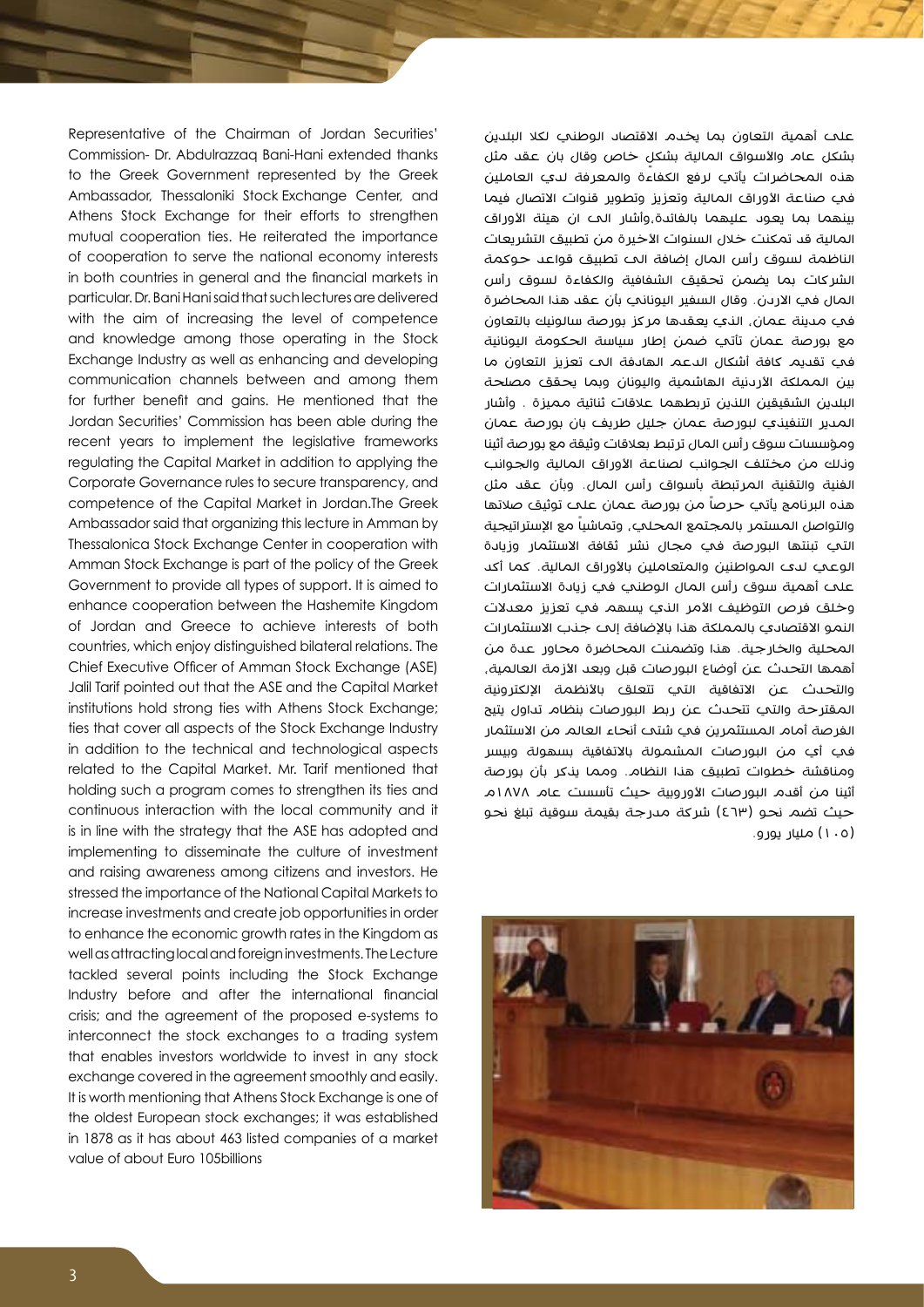# برامج تدريبية بالتعاون مع بورصة اثينا وسالونيك

# **Training Seminars in Cooperation** with The **Athens and Thessaloniki** stock exchanges

The Amman Stock Exchange (ASE) held training seminars to the brokerage firms and capital markets employees in cooperation with the Athens Stock Exchange and Thessaloniki Stock Exchange Center. Seminars continued for four days, and focused on various issues related to capital markets and dealing in securities namely as Derivatives Markets, Risk/ Volatility Management and Hedging, Technical and Fundamental Analysis and Investor Relations. The lecturers were experts from the Athens Stock Exchange and Thessaloniki Exchange.

The CEO of the ASE, Mr. Jalil Tarif said that holding such lectures goes in line with the ASE's policy of strengthening its ties with the local community and spreading the investment culture and raising awareness among citizens and investors. Mr. Tarif also stressed the important role of the capital market in increasing investments and creating job opportunities, which supports the economic growth in the kingdom and attracts local and foreign investments.

The event witnessed a remarkable attendance as the number of participants reached about (100) participants from the capital markets institutions and brokerage firms. It is worth mentioning that the Athens Stock Exchange is one of the advanced European exchanges with around (463) listed companies with a market capitalization of about (105) billion Euros. The Amman Stock Exchange and capital market institutions have co-operations with the Athens Stock Exchange in various aspects related to the securities industry and technicality and technology relating to capital markets.

عقدت بورصة عمان بالتعاون مع بورصة أثينا وبورصة سالونيك (The Athens Stock Exchange and Thessaloniki Stock Exchange Center) برنامجاً تدريبياً استمر لمدة أربعة أيام, حيث ركز هنا البرنامج علم المواضيع الأساسية المرتبطة بسوق رأس المال والتعامل بالأوراق المالية مثل سوق المشتقات المالية وإدارة المخاطر والتحوط والتحليل الفني والتحليل األســاسي وعالقات المستثمر . وقد ألقى المحاضرات مجموعة من الخبراء من بورصة اليونان وبورصة سالونيك .

وأشار المدير التنفيذي لبورصة عمان جليل طريف بأن عقد مثل هذه البرامج يأتب حرصاً من بورصة عمان علم توثيق صلاتها والتواصل المستمر بالمجتمع المحلي، وتماشياً مع الإستراتيجية التي تبنتها البورصة في مجال نشر ثقافة االستثمار وزيادة الوعي لدى المواطنين والمتعاملين بالأوراق المالية. كما أكد على أهمية سوق رأس المال الوطني في زيادة الاستثمارات وخلق فرص التوظيف الأمر الذي يسهم في تعزيز معدالت النمو االقتصادي بالمملكة هذا باإلضافة إلى جذب االستثمارات المحلية والخارجية.

ومما يذكر بأن عدد المشاركين في هذا البرنامج التدريبي بلغ (١٠٠) مشاركاً من شركات الخدمات المالية وبورصة عمان وهيئة الأوراق المالية ومركز إيداع الأوراق المالية، كما أن بورصة أثينا تعتبر من الأسواق الأوروبية المتطورة حيث تضم نحو (٤٦٣) شركة مدرجة بقيمة سوقية تبلغ نحو )105( مليار يورو، كما ترتبط بورصة عمان ومؤسسات سوق رأس المال بعلاقات وثيقة مع بورصة أثينا ونلك من مختلف الجوانب لصناعة األوراق المالية والجوانب الفنية والتقنية المرتبطة بأسواق رأس المال.

# **ASE Participates in the Third Meeting of the "OIC Member States' Stock Exchanges Forum"**

Amman Stock Exchange (ASE), represented by Mr. Adv Naber from the Research and International Relations

# بورصة عمان تشارك في االجتماع الثالث لبورصات الدول الأعضاء في منظمة المؤتمر الإسلامي

شاركت بورصة عمان ممثلة بالسيد عدي النبر من دائرة الأبحاث والعلاقات الدولية و السيد شادي أبو الهيجاء من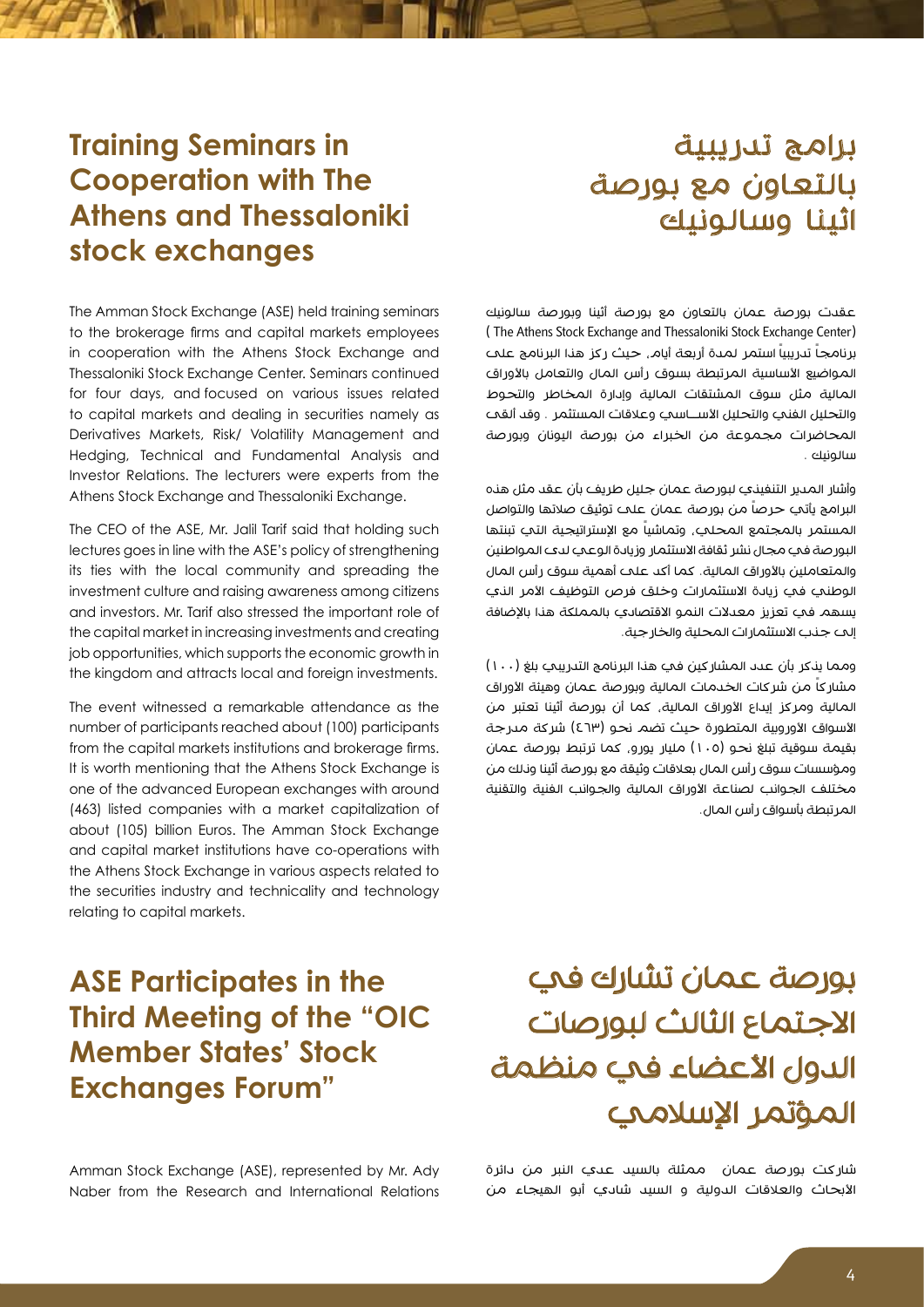Department and Mr. Shadi Abu-Alhaija from the Listing and Operations Department, participated in the Third Meeting of the "OIC Member States' Stock Exchanges Forum" which was held in Istanbul- Turkey and Organized by the Istanbul Stock Exchange, during the period from 24-25 October 2009. The meeting discussed ways of cooperation between the stock exchanges of Member States and the possibility of launching Islamic financial instruments through cooperation between these stock exchanges and depository centers. They also discussed the reports and recommendations of the task forces related to a number of topics such as locating a mechanism for establishing linkages between the stock exchanges of Member States and developing some indices and Islamic financial instruments, as well as proposals for post-trading operations and investor education programs about Islamic financial markets.

دائرة اإلدراج والعمليات في االجتماع الثالث لبورصات الدول األعضاء في منظمة المؤتمر اإلسالمي و الذي عقد في مدينة إسطنبول- تركيا بتنظيم من بورصة إسطنبول خالل الفترة من 24 – 2009/10/25 حيث تمت مناقشة سبل التعاون بين بورصات الدول األعضاء و إمكانية إطالق أدوات ماليه إسلامية بالتعاون بين هذه البورصات و مراكز الإيداع كما تمت مناقشة تقارير وتوصيات فرق العمل والمتعلقة بدراسة عدد من المواضيع كإيجاد آلية للربط بين بورصات الدول الأعضاء وتطوير بعض المؤشرات والأدوات المالية الإسلامية، بالإضافة إلى مناقشة مقترحات تتعلق بعمليات ما بعد التداول وبرامج التوعية وتثقيف المستثمرين قي الأسواق المالية الإسلامية.

## **ASE Resolutions:**

#### **ASE Board of Directors Decisions:**

Canceling the Listing share of Arab Pharmaceutical Manufacturing as of October 8, 2009

### **CEO** decisions

- Re-trade the shares of Al-Barakah Takaful, as of October 8, 2009.
- Re-trade the shares of Model Restaurants, as of October 11, 2009.
- List the Twentieth issue of Treasury Bonds for the year 2009. as of October 20, 2009. The maturity date is 8/9/2012. The total value is JD (50) million, and (5.728%) interest rate.
- List the Twentieth –Second issue of Treasury Bills for the year 2009, as of October 20, 2009. The maturity date is 10/3/2010 and the total value is JD (100) million.
- List the Twentieth –Third issue of Treasury Bills for the year 2009, as of October 20, 2009. The maturity date is 15/3/2010 and the total value is JD (75) million.
- List the Twentieth –Fourth issue of Treasury Bills for the year 2009, as of October 20, 2009. The maturity date is 17/9/2010 and the total value is JD (28) million.
- List the (5) million right issues capital increase of Winter Valley Tourism Investment, as of October 18,2009.
- Change the name of Arab Press Work to Arab Printer and Developers, as of October 21, 2009.
- Suspend the Trading of Al-Fatihoun Al-Arab for Industry and Trade as of October 19, 2009.

# قرارات بورصة عمان:

#### قرارات مجلس الإدارة:

 إلغاء إدراج أسهم الشركة العربية لصناعة األدوية في البورصة وذلك اعتبارا من 2009/10/8

#### قرارات المدير التنفيذي:

- إعادة التداول بأسهم شركة البركة للتكافل في البورصة وذلك اعتباراً من .2009/10/8
- إعادة التداول بأسهم الشركة النموذجية للمطاعم في البورصة ونلك اعتباراً من ١١/١٠/١٩/١٠٠٦.
- إدراج اإلصدار العشرون من سندات الخزينة لعام 2009 استحقاق 2012/9/8 والبالغ عددها ) 50.000( سند بقيمة اسمية مقدارها )1000( دينار وقيمة إجمالية تبلغ )50( مليون دينار وفائدة )%5.728( وذللك إعتباراً من .2009/10/20
- إدراج الإصدار الثاني والعشرون من انونات الخزينة لعام ٢٠٠٩ استحقاق 2010/3/10 والبالغ عددها ) 100.000( سند بقيمة اسمية مقدارها (١٠٠٠) دينار وقيمة إجمالية تبلغ (١٠٠) مليون دينار ، وذلك اعتباراً من .2009/10/20
- إدراج الإصدار الثالث والعشرون من انونات الخزينة لعام ٢٠٠٩ استحقاق 2010/3/15 والبالغ عددها ) 75.000( سند بقيمة اسمية مقدارها (١٠٠٠) دينار وقيمة إجمالية تبلغ (٧٥) مليون دينار ، وذلك اعتباراً من .2009/10/20
- إدراج اإلصدار الرابع والعشرون من اذونات الخزينة لعام 2009 استحقاق 2010/9/17 والبالغ عددها ) 28.000( سند بقيمة اسمية مقدارها (١٠٠٠) دينار وقيمة إجمالية تبلغ (٢٨) مليون دينار ، وذلك اعتباراً من .2009/10/20
- إدراج ( ٥) مليون حق اكتتاب باسهم الزيادة في شركة وادي الشتا لالستثمارات السياحية وذلك اعتباراً من .2009/10/18
- تغيير اسم شركة الطباعون العرب إلى شركة الطباعون والمطورون العرب وذلك اعتباراً من .2009/10/21
- تعليق التداول بأسهم شركة الفاتحون العرب للصناعة والتجارة في البورصة وذلك اعتباراً من .2009/10/19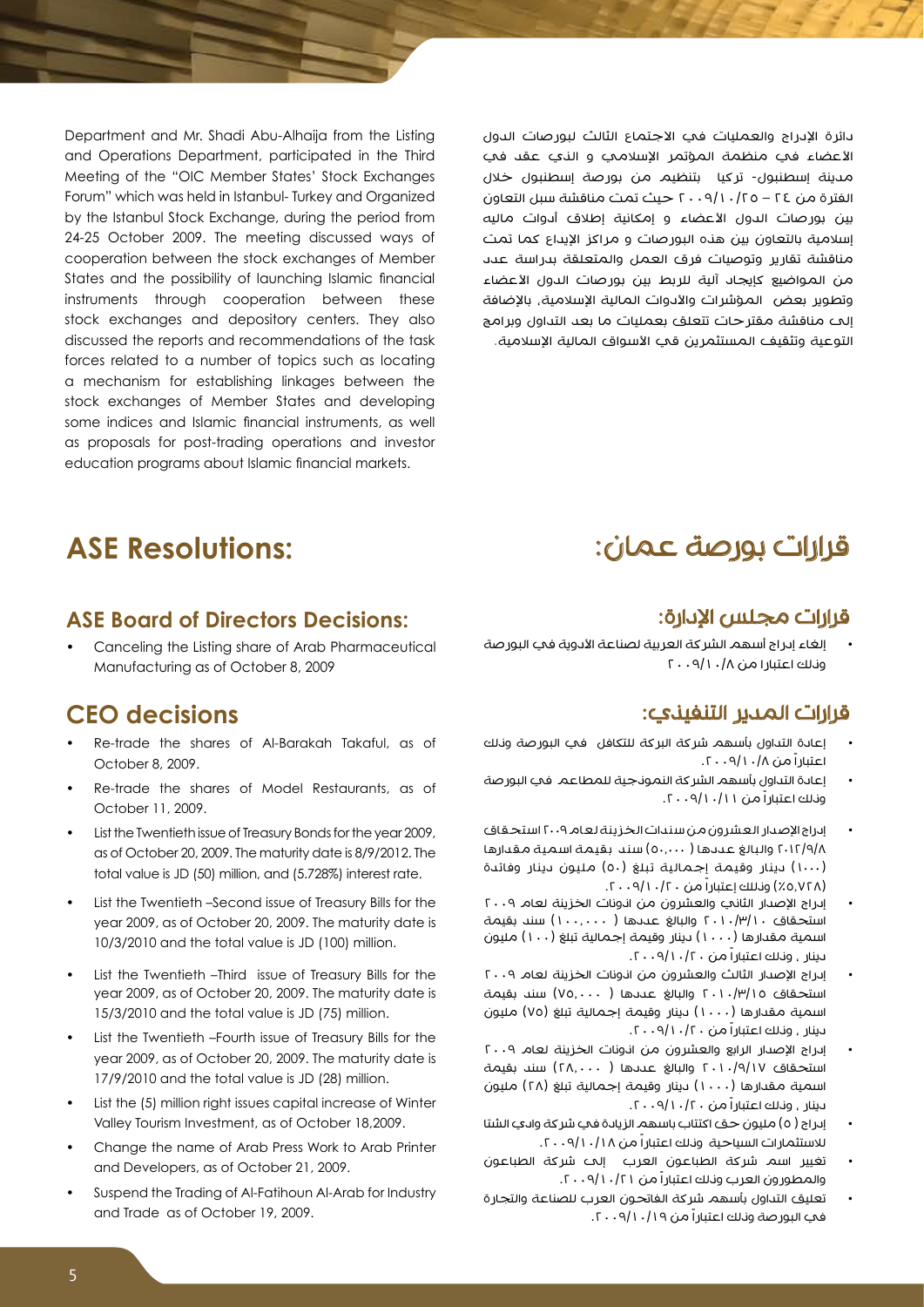- اسراج الإصدار الخامس والعشرون من انونات الخزينة لعام ٢٠٠٩<br>استحقاق ٢٠١٠/٣/٢٩ والبالغ عددها ( ١٠٠...١٠) سند بقيمة اسمية مقدارها (١٠٠٠) دينار وقيمة إجمالية تبلغ (١٠٠) مليون دينار ، ونـلك اعتباراً من ٢٥/١٠/٢٠٠٩/١.
- تعليق التداول بأسهم شركة داماك للتطوير العقاري الأردنية في البورصة ونلك اعتباراً من ٢٥/١٠/٩/١٠٩.
- إدراج اإلصدار السابع والثالثون من سندات سلطة المياه استحقاق 2012/9/14 والبالغ عددها )5( آالف بقيمة اسمية مقدارها )1.000( دينار وقيمة إجمالية تبلغ )5( مليون دينار, وسعر فائدة) 0.8٪) وذلك اعتباراً من ٢٨/١٠/١٩/١٠٠٩.

# أداء بورصة عمان

أظهرت مؤشرات الأداء في بورصة عمان تراجعاً خلال شهر تشرين الاول من عام ٢٠٠٩. حيث أغلق الرقم القياسي المرجح للأسهم الحرة عند (٢٦١٥,٩) نقطة وبانخفاض نسبته (٥,٢٪) مقارنة مع مستواه في نهاية العام ٢٠٠٨، وقد جاء ذلك نتيجة لانخفاض الرقم القياسي لأسعار أسهم القطاع المالي بنسبة (٩,٨٪), و قطاع الصناعة بنسبة (٢,٩٪) ، بينما ارتفع لقطاع الخدمات بنسبة (٢,٥٪) ، كما أغلق الرقم القياسي المرجح بالقيمة السوقية عند )5649.7( نقطة بانخفاض نسبته (٩,٥٪) مقارنة مع مستواه في نهاية العام ٢٠٠٨.و بلغ حجم التداول لغاية شهر تشرين الأول ٢٠٠٩ حوالي (٨,٥) مليار دينار مقارنة مع )18.9( مليار دينار لنفس الفترة من العام الماضي وبانخفاض نسبته (٥٤٫٩٪). وبالنسبة لعدد الأسهم المتداولة فقد ارتفع ليصل إلى (٥,١) مليار سهم مقارنة مع (٤,٩) مليار سهم للعام الماضي وبارتفاع نسبته (٤.٤٪), كما انخفضت عدد العقود المنفذة ليصل إلى (٢,٥٩٧) مليون عقد، بانخفاض نسبته (٢٣,٨٪) لنفس الفترة من العام الماضي. وبالنسبة للقيمة السوقية لألسهم المدرجة في بورصة عمان فقد انخفضت بمقدار (٢٫١) مليار دينار لتصل إلى )23.273( مليار دينار وبانخفاض نسبته )%8.4( مقارنة مع نهاية عام 2008 لتشكل مـا نسبتــه )164.0%( من الناتج المحلي اإلجمالي.

- List the Twentieth –Fifth issue of Treasury Bills for the year 2009, as of October 25, 2009. The maturity date is 29/3/2010 and the total value is JD (100) million.
- Suspend the Trading of Damac Real Estate Development Jordan as of October 25, 2009.
- List the thirty-seventh issue of the Water Authority Bills, as of October 28, 2009. The maturity date is 14/9/2012. The total value is JD (5) million, and (5.8%) interest rate.

# **ASE Performance**

ASE performance revealed a decline during October 2009, as the ASE price index weighted by free-float shares closed at (2615.9) points, a (5.2%) decrease in comparison with the end of 2008. This came as a result of the decrease in financial sector index by (9.8%), and the industry sector index by (2.9%), but the increase of the services sector by (2.5%).. The index weighted by market capitalization closed at (5649.7) points at the end of October, a (9.5%) decrease in comparison with the end of 2008. The trading volume until October 2009 reached JD (8.5) billion compared to JD (18.9) billion in the same period of the last year, a (54.9%) decrease. The number of traded shares increased to (5.1) billion shares in comparison with  $(4.9)$  billion shares at the same period of last year, a  $(4.4\%)$ increase. The number of executed contracts decreased to  $(2.597)$  million contracts, a decrease of  $(23.8\%)$  in comparison with the same period of last year. Market capitalization of listed companies decreased by JD (2.1) billion reaching JD (23.273) billion, a (8.4%) decrease against the end of year 2008, constituting (164.0%) of the .GDP

## **ASE Performance Indicators**

# مؤشرات أداء بورصة عمان

|                              | $\%$<br>Change | أيلول<br>Septembers | تشرين الأول<br>October |                                    |
|------------------------------|----------------|---------------------|------------------------|------------------------------------|
| Trading Value (JD m)         | 2.6            | 728.9               | 747.9                  | حجم التداول (مليون دينار)          |
| Avg. Daily Trading Value (m) | (12.1)         | 40.5                | 35.6                   | المعدل اليومي لحجم التداول (مليون) |
| No. of Traded Shares (m)     | (15.6)         | 575.2               | 485.2                  | عىد الأسهم (مليون)                 |
| No. of Contracts (thousand)  | (6.3)          | 252.1               | 236.1                  | عىد العقود (بالألف)                |
| Market Capitalization (JD m) | (3.6)          | 24152               | 23273                  | القيمة السوقية (مليون دينار)       |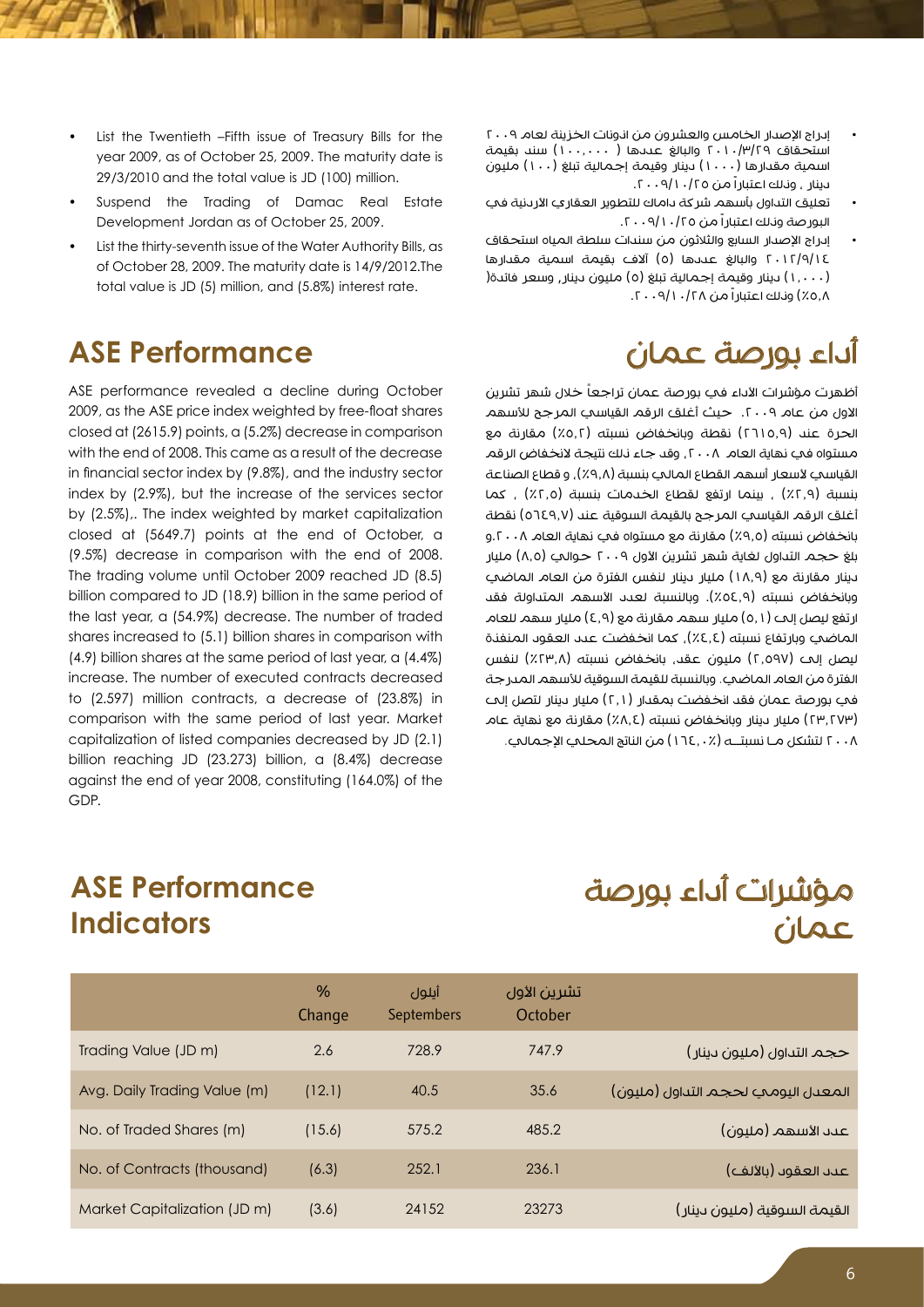## الاستثمـار الأجنبي

#### بلغت قيمة الأسهم المشتراة من قبل غير الأردنيين خلال شهر تشرين الأول (١٧٣,١) مليون دينار , منها (٨٣,٧٪) لمستثمرين عرب.

- بلغت قيمة الأسهم المباعة من قبل غير الأردنيين (١٨٥,١) مليون دينار، منها )%74.4( تم بيعها من قبل مستثمرين عرب.
- بلغ صافي استثمار غير الأردنيين خلال هذا الشهر (١١.٩) مليون دينار بالسالب.
- شكلت الأسهم المملوكة من قبل غير الأردنيين (٤٨٪) من القيمة السوقية للبورصة في نهاية تشرين األول، منـها )%33.5( لمستثمرين عرب، و)%14.5( لغير العرب.

# **Foreign Investment**

- The value of shares purchased by Non-Jordanians in October equaled JD(173.1) million, (83.7%) of which were purchased by Arabs.
- The value of shares sold by Non-Jordanians was JD  $(185.1)$  million,  $(74.4\%)$  of which were sold by Arabs.
- During this month, net Non-Jordanian investments showed a negative balance of JD (11.9) million.
- Jordanians represented (48%) of ASE capitalization, By the end of October, shares owned by non-(33.5%) of which are owned by Arab investors and  $(14.5\%)$  by Non-Arabs.

## الشركات العشر الأكثر ارتفاعاً في أسعار أسهمها **TOP TEN PERFORMERS**

| <b>COMPANY'S NAME</b>                             | $(%)^{\bullet}$ | الإغلاق<br>Closing |                                        |
|---------------------------------------------------|-----------------|--------------------|----------------------------------------|
| <b>JORDAN CLOTHING</b>                            | 54.2            | 2.22               | الألبسة الأرىنية                       |
| <b>ENJAZ FOR DEVELOPMENT &amp; MULTI PROJECTS</b> | 51.2            | 1.86               | انجاز للتنمية والمشاريع المتعيدة       |
| SPECIALIZED TRADING & INVESTMENT                  | 79.0            | 1.38               | المتخصصة للتجارة والاستثمارات          |
| ARAB INVESTORS UNION FOR REAL ESTATES DEVELOPING  | 27.4            | 0.93               | اتحاد المستثمرون العرب للتطوير العقاري |
| INTERNATIONAL FOR MEDICAL INVESTMENT              | 25.3            | 1.88               | الدولية للاستثمارات الطبية             |
| CONTEMPRO FOR HOUSING PROJECTS                    | 22.3            | 1.15               | المعاصرون للمشاريع الاسكانية           |
| JORDAN VEGETABLE OIL INDUSTRIES                   | 20.9            | 2.43               | مصانع الزيوت النباتية الأردنية         |
| RUM GROUP FOR TRANSPORTATION & TOURISM INV.       | 19.8            | 1.03               | مجموعة رم للنقل والاستثمار السياحي     |
| AMOUN INTERNATIONAL FOR INVESTMENTS               | 19.0            | 1.38               | عمون الدولية للاستثمارات المتعددة      |
| ALIA-THE ROYAL JORDANIAN AIRLINES                 | 16.5            | 2.26               | عالية -الخطوط الجوية الملكية الأردنية  |